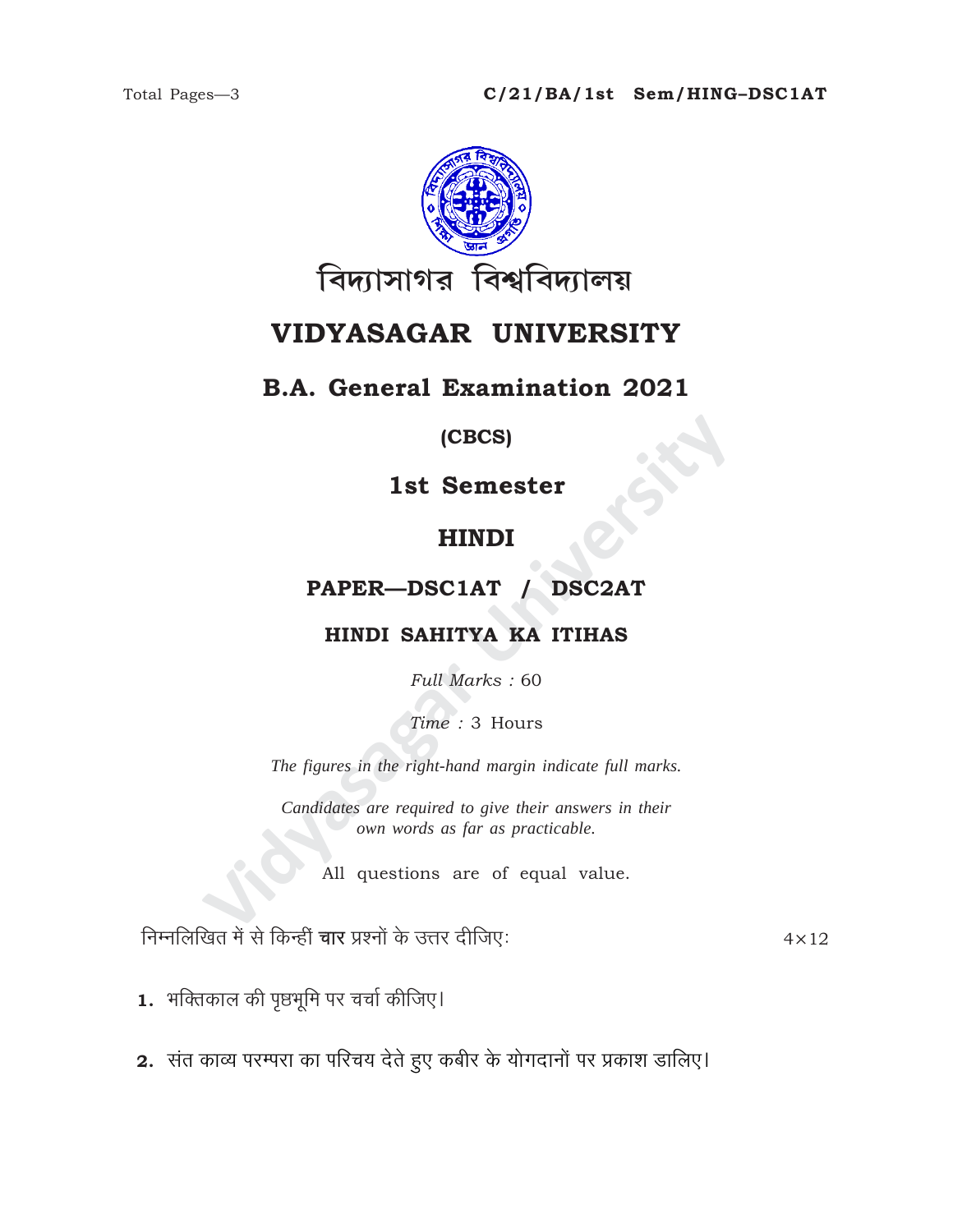- 3. सगुण काव्य धारा की प्रमुख विशेषताओं पर सोदाहरण चर्चा कीजिए।
- 4. रीतिकालीन काव्य की परिस्थितियों को सोदाहरण विवेचित कीजिए।
- 5. भारतेन्दु युगीन काव्य वैशिष्टयों पर प्रकाश डालिए।
- 6. द्विवेदी युग की प्रमुख प्रवृत्तियों का प्रकाश डालिए।
- 7. हिंदी उपन्यास के उद्भव और विकास पर चर्चा कीजिए।
- 8. हिन्दी कहानी के उद्भव और विकास पर प्रकाश डालिए।

निम्नलिखित में से किन्हीं <mark>छ</mark>: प्रश्नों के उत्तर दीजिए:

- 9. अष्टछाप के किन्हीं दो कवियों के नाम बताइए
- 10. दो रीतिबद्ध कवियों के नाम बताइए।
- 11. भारतेन्दु द्वारा संपादित दो पत्रिकाओं के नाम लिखिए।
- 12. 'घनानंद' और 'केशवदास' के एक-एक काव्य-संग्रह का नाम लिखिए।
- 13. 'आनंद कादम्बिनी' और 'नागरी नीरद' के संपादकों के नाम बताइए।
- 14. 'सरस्वती' के प्रथम संपादक का नाम एवं प्रकाशन वर्ष लिखिए।
- 15. खड़ीबोली हिन्दी का प्रथम महाकाव्य किसे माना जाता है। उसके रचनाकार का नाम लिखिए।

 $6\times2$